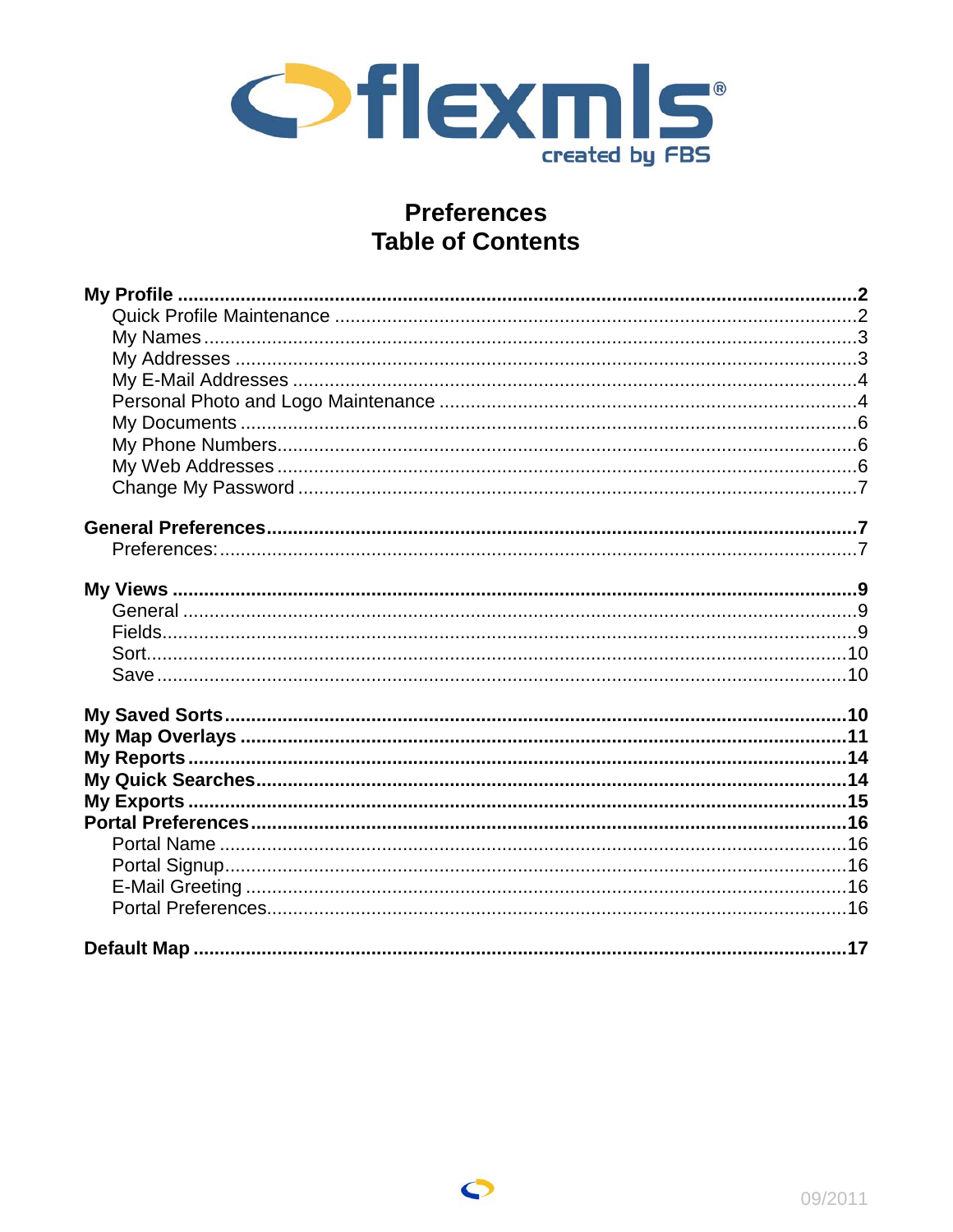# **PREFERENCES**

flexmls Web has many features which you may customize to your needs using your Preferences. In this section, you set up your contact information and personalize how information is presented to you on many pages throughout flexmls Web.

### **MY PROFILE**

The **My Profile** page contains fundamental information about you, the user of flexmls Web. The more complete and up-to-date your profile information, the better the system will work for you.

In your profile, you may customize your password, add personal photos and logos, and ensure that your contact information is correct so that your clients may keep in touch with you.

### **Quick Profile Maintenance**

Clicking on **Quick Profile Maintenance** will bring up a form with all your primary contact information. The primary information is that which you determine to be the default. For example, you may add in multiple e-mail addresses for yourself, but your primary e-mail address will be the one to receive all responses.

|                                                                      | Quick Profile Maintenance                |
|----------------------------------------------------------------------|------------------------------------------|
| <b>General Information</b>                                           |                                          |
| First name                                                           | Demo                                     |
| Middle name                                                          |                                          |
| Last name                                                            | User                                     |
| <b>Marketing Information</b>                                         |                                          |
| <b>Marketing Name</b>                                                | Demo User                                |
| Designations                                                         |                                          |
| Available                                                            | Selected                                 |
| Accomplishments (1239)<br>Broker (BR)<br>CRS (CRS)<br>GRI test (GRI) | Broker (BR)<br>$Add \geq$                |
| Display Options                                                      |                                          |
| Default Listing<br>Name:                                             | Include Designation<br>System Name<br>×. |
| Default Footer<br>Name:                                              | Include Designation<br>System Name<br>×. |



You may add or edit your system name, marketing name, and designations that appear in materials created with the system from this screen. You may also set the defaults for the name that will appear within listings and the "prepared by" information on page footers. This information may be edited by clicking on **My Names** from the My Profile screen as well. Be sure to click **Next** to save your information.

<span id="page-1-0"></span>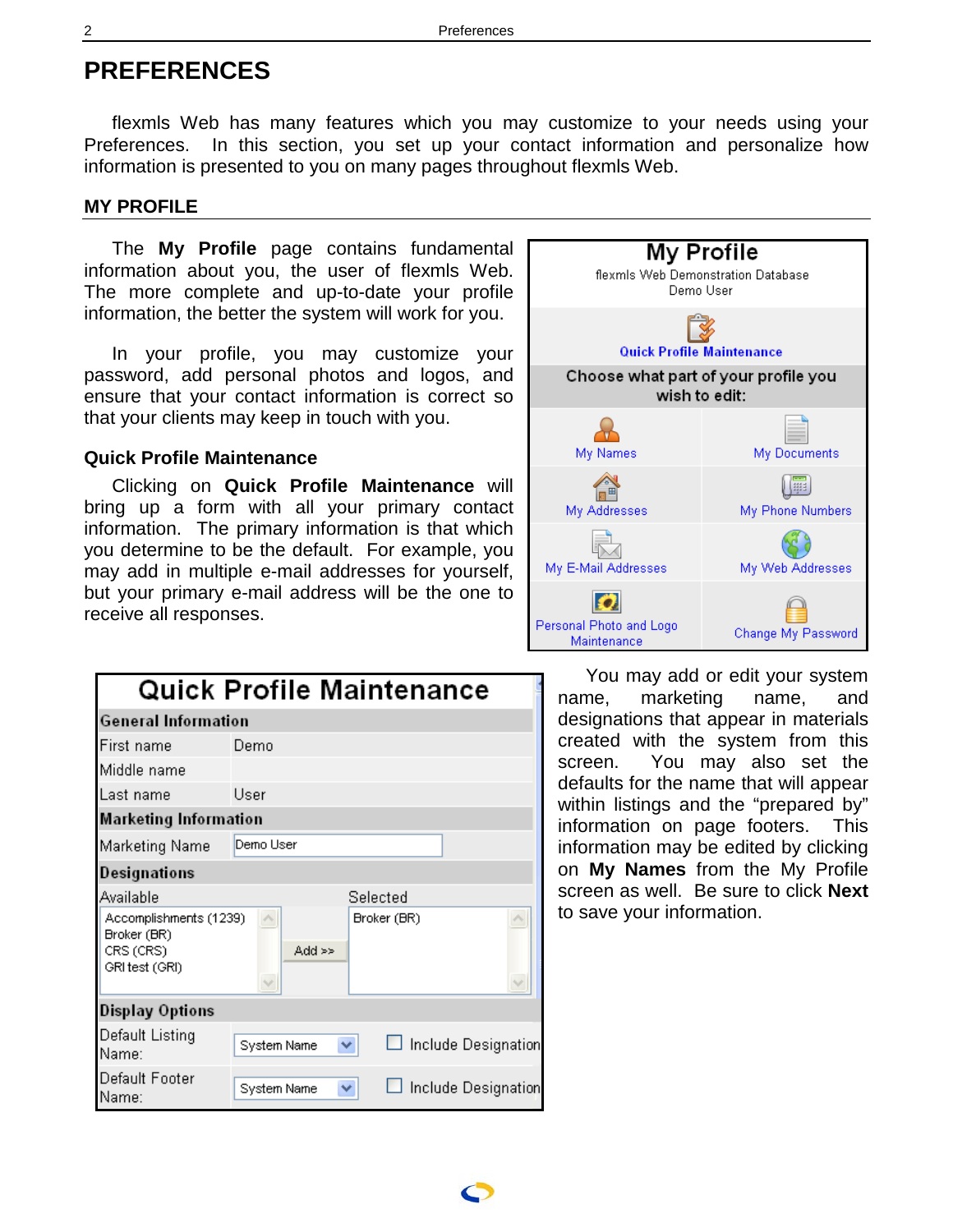### <span id="page-2-0"></span>**My Names**

You may add or edit your system name, marketing name, and designations that appear in materials created from the system from this screen (where applicable, according to MLS preferences). You may also set the defaults for the name that will appear within listings and the "prepared by" information on page footers. Click **Next** to save any entries or changes to existing entries.

|                                       | My Names                |                      |
|---------------------------------------|-------------------------|----------------------|
| <b>General Information</b>            |                         |                      |
| First name                            | Demo                    |                      |
| Middle name                           |                         |                      |
| Last name                             | User                    |                      |
| <b>Marketing Information</b>          |                         |                      |
| Marketing Name                        | Demo User               |                      |
| Designations                          |                         |                      |
| Available                             | Selected                |                      |
| Accomplishments (1239)<br>Broker (BR) | Broker (BR)             | Move Up              |
| CRS (CRS)                             | $Add \geq$              | Move Down            |
| GRI test (GRI)                        |                         | Remove               |
| <b>Display Options</b>                |                         |                      |
| Default Listing Name:                 | <b>System Name</b><br>v | Include Designations |
| Default Footer Name:                  | System Name<br>₩        | Include Designations |



#### **My Addresses**

Click on **My Addresses** to enter Address information. Click **New** to enter a new address, **Edit** to change an address or **Remove** to delete an address.

Choose the Address type from the drop-down menu. Type in a description for the address, such as Home or Office. Type your complete address information into the fields available. Choose **Yes** or **No** as to whether this is the primary address for you. Typically, your primary address will be your business address.

Click **Next** to save the information. Click **Done** to return to the My Profile section.

If you are editing an existing address, choose the address from the list that you wish to edit and click **Edit**. Make the changes and click **Next** to save.

| Edit Address                   |                                                         |  |  |  |
|--------------------------------|---------------------------------------------------------|--|--|--|
|                                | Address Information                                     |  |  |  |
| Address Type:                  | Office<br>v                                             |  |  |  |
| Address<br>Description:        | Office                                                  |  |  |  |
| Street 1:                      | 1414 Anywhere St                                        |  |  |  |
| Street 2:                      |                                                         |  |  |  |
| City:                          | Fargo                                                   |  |  |  |
| State/Province:   North Dakota |                                                         |  |  |  |
| Zip/Postal<br>Code:            | 58103                                                   |  |  |  |
| Country:                       | United States $\vee$                                    |  |  |  |
|                                | Is this your primary address? Yes $\blacktriangleright$ |  |  |  |
|                                | Next >>                                                 |  |  |  |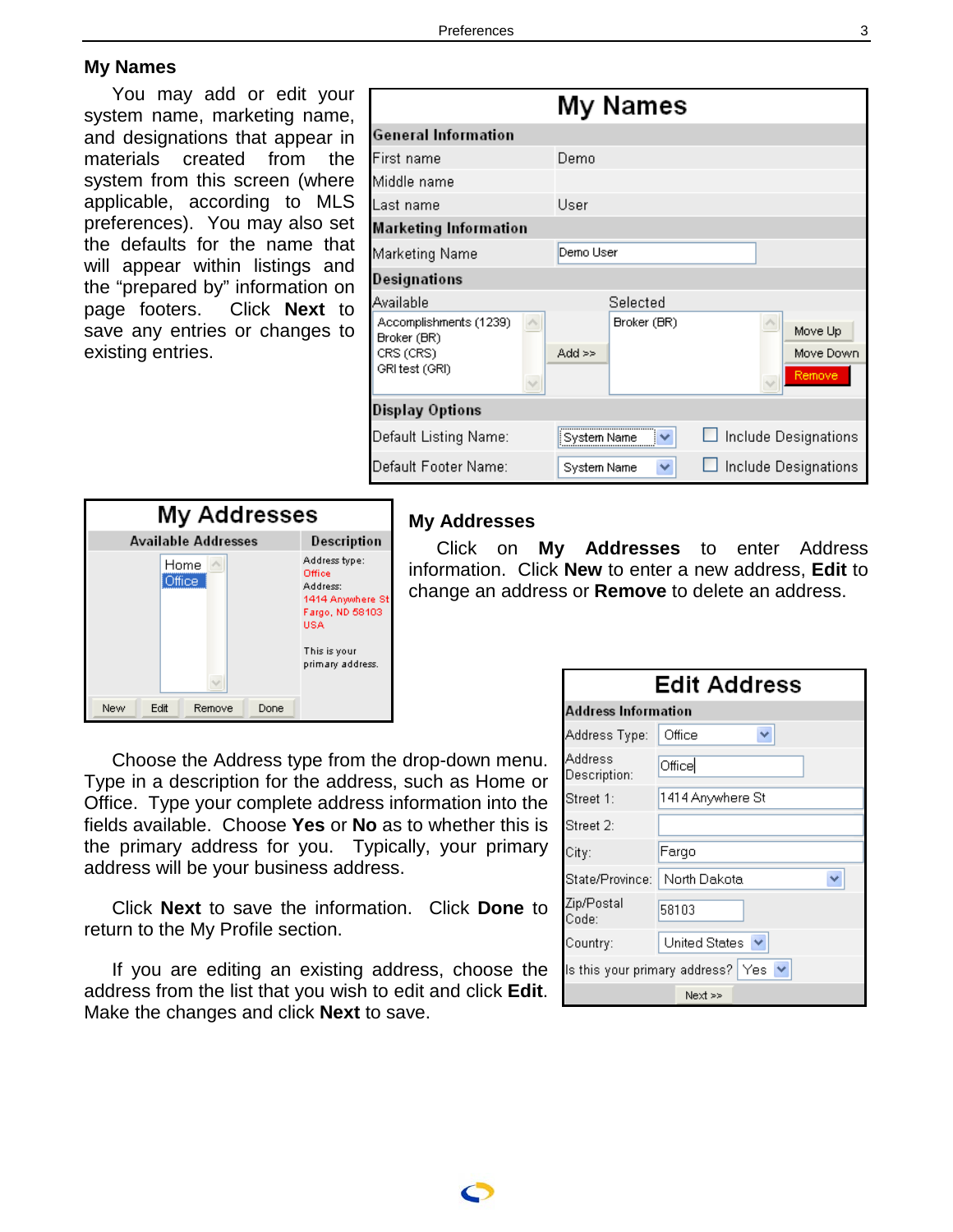### <span id="page-3-0"></span>**My E-Mail Addresses**

E-mail addresses are particularly important to enter in the Profile information. The e-mail functions of flexmls™ Web will not be available to you unless you enter an e-mail address in your Profile. Your primary contact information is used throughout the system, so it is important to complete the My E-mail Addresses section of the Profile.

Click **New** to enter a new address. To edit an existing address from this screen, choose the e-mail address that you want to change and click **Edit**.

Choose the type of e-mail address from the drop-down menu. Give a description and then type in the e-mail address.

| My E-Mail Addresses               |                                          | <b>Edit E-Mail Address</b>                |  |  |
|-----------------------------------|------------------------------------------|-------------------------------------------|--|--|
| <b>Available E-Mail Addresses</b> | Description                              | <b>E-Mail Address Information</b>         |  |  |
| Office                            | E-mail type: Office<br>E-mail address:   | E-Mail Type:<br>Office<br>×               |  |  |
|                                   | support@fbsdata.com                      | E-Mail<br>Office<br>Description:          |  |  |
|                                   | This is your primary.<br>e-mail address. | E-Mail<br>support@fbsdata.com<br>Address: |  |  |
|                                   |                                          | Is this your primary e-mail address? Yes  |  |  |
| Edit<br>New<br>Remove<br>Done     |                                          | $Next$ >>                                 |  |  |

Choose whether this address is your primary e-mail address. The address that is primary will be automatically defaulted for anything that you e-mail from the system. This will be the address where responses will be directed. Click **Next** to save the information. And click **Done**  when you are finished modifying your e-mail addresses

#### **Personal Photo and Logo Maintenance**

Within flexmls Web, you have the capability to upload personal agent photos, company logos, or any other images that you would like to appear with your contact information. To upload photos or logos, click on **Personal Photo and Logo Maintenance** from My Profile.

|                                                   | Add Logo or Photo                                                                                                                                                                     |
|---------------------------------------------------|---------------------------------------------------------------------------------------------------------------------------------------------------------------------------------------|
| Logo or Photo Information                         |                                                                                                                                                                                       |
| Type:                                             | $\odot$ Logo<br>$\bigcirc$ Photo (of yourself or office, not of a listing)<br>$\bigcirc$ Other Image                                                                                  |
| Logo or Photo Description:                        |                                                                                                                                                                                       |
| File:                                             | Browse                                                                                                                                                                                |
| $\odot$ Resize $\odot$ No Resize                  | <b>Please Note:</b> If resizing<br>$\xi$ Add<br>the photo or image, the                                                                                                               |
| Select Preset Image                               | actual dimensions may                                                                                                                                                                 |
| Width: 130<br>Height: 80<br>Preserve aspect ratio | vary from the dimensions<br>specified. The photo/image<br>is resized proportionately<br>according to the image's<br>original dimensions so the<br>image does not become<br>distorted. |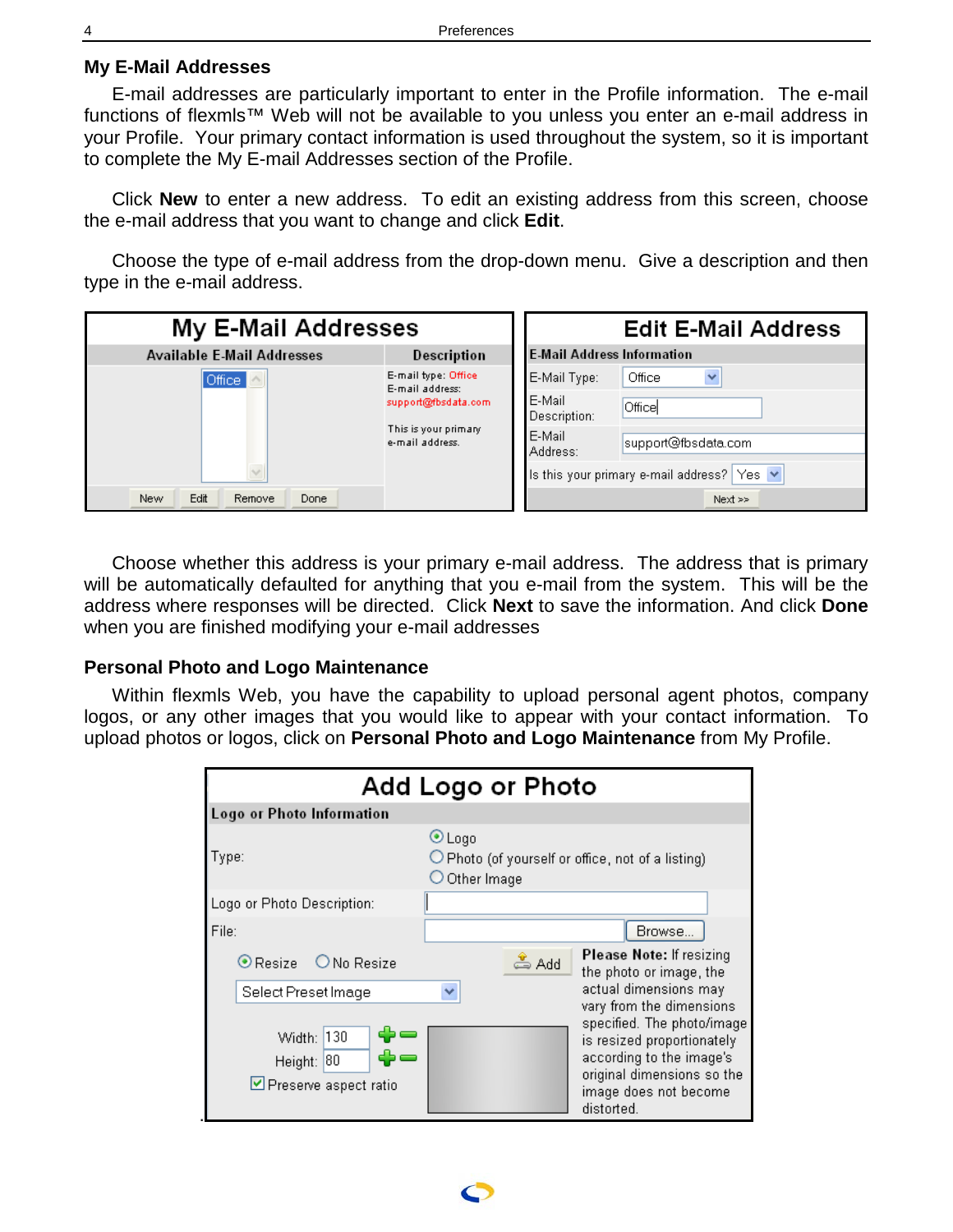To add a new Photo or Logo, click **New** at the bottom of the screen. Select the type of file you wish to add by clicking on the radio button next to Type. You must enter a description of the file for identification. When you are ready to proceed, click **Browse**.

| <b>File Upload</b>                                               |                                                                                                  |           |  |                 |        |
|------------------------------------------------------------------|--------------------------------------------------------------------------------------------------|-----------|--|-----------------|--------|
| Look in:                                                         | photos                                                                                           | Y         |  | $O$ $B$ $P$ $E$ |        |
| My Recent<br>Documents<br>Desktop<br>My Documents<br>My Computer | <b>El</b> logo<br>El LSkitchen<br>En LSlivingrmEve<br><b>E</b> LSpool<br>Photos<br><b>Thumbs</b> |           |  |                 |        |
|                                                                  | File name:                                                                                       | logo      |  | v               | Qpen   |
| My Network                                                       | Files of type:                                                                                   | All Files |  | v               | Cancel |

You will be presented with a window where you may locate the file on your computer. Find the file you wish to upload, click to highlight it, and click **Open**. The image will appear within the Add Photo or Logo window. If you are loading a large image, you will want to check the radio button to resize the image automatically.

A drop-down list of default sizes for portrait or landscape images will appear below the radio buttons. You may make adjustments to the recommended sizes if necessary by clicking on the  $\left| \bigoplus_{n=1}^{\infty}$  icons next to width and height.

Click **Add** to upload the file. You will then return to the My Logos and Photos screen. An image entered as the Photo type will appear within the profile block of listing reports (personal photo). Images entered as Logos or Other Images will be available for use in public websites.

| $\odot$ Resize<br>O No Resize |  |
|-------------------------------|--|
| Select Preset Image           |  |
| Select Preset Image           |  |
| Standard portrait (100 x 125) |  |
| Standard landscape (130 x 80) |  |
| Height: 80                    |  |
| Preserve aspect ratio         |  |

To include both a logo and a personal photo on e-mails or your generic business card, use an image editing program (such as Paint) to combine the logo and personal photo into one image. Upload that combined image as your personal photo. The first Photo on the list will be your primary photo, which is used throughout the system.

To edit an existing entry, click on the entry to highlight it and click **Edit**. You may change the description, replace the file, or resize the existing image. Type in a new description and click **Update** to complete your edit. Click **Browse** if you wish to replace the current file. If you wish to make the image smaller, click on the  $\Box$  icon next to width or height.

To remove an existing photo or logo, click on the name of the image to highlight it and click **Remove**. Click **Next** to remove the entry shown. Click **Back** at the top left of your browser to return to the previous screen.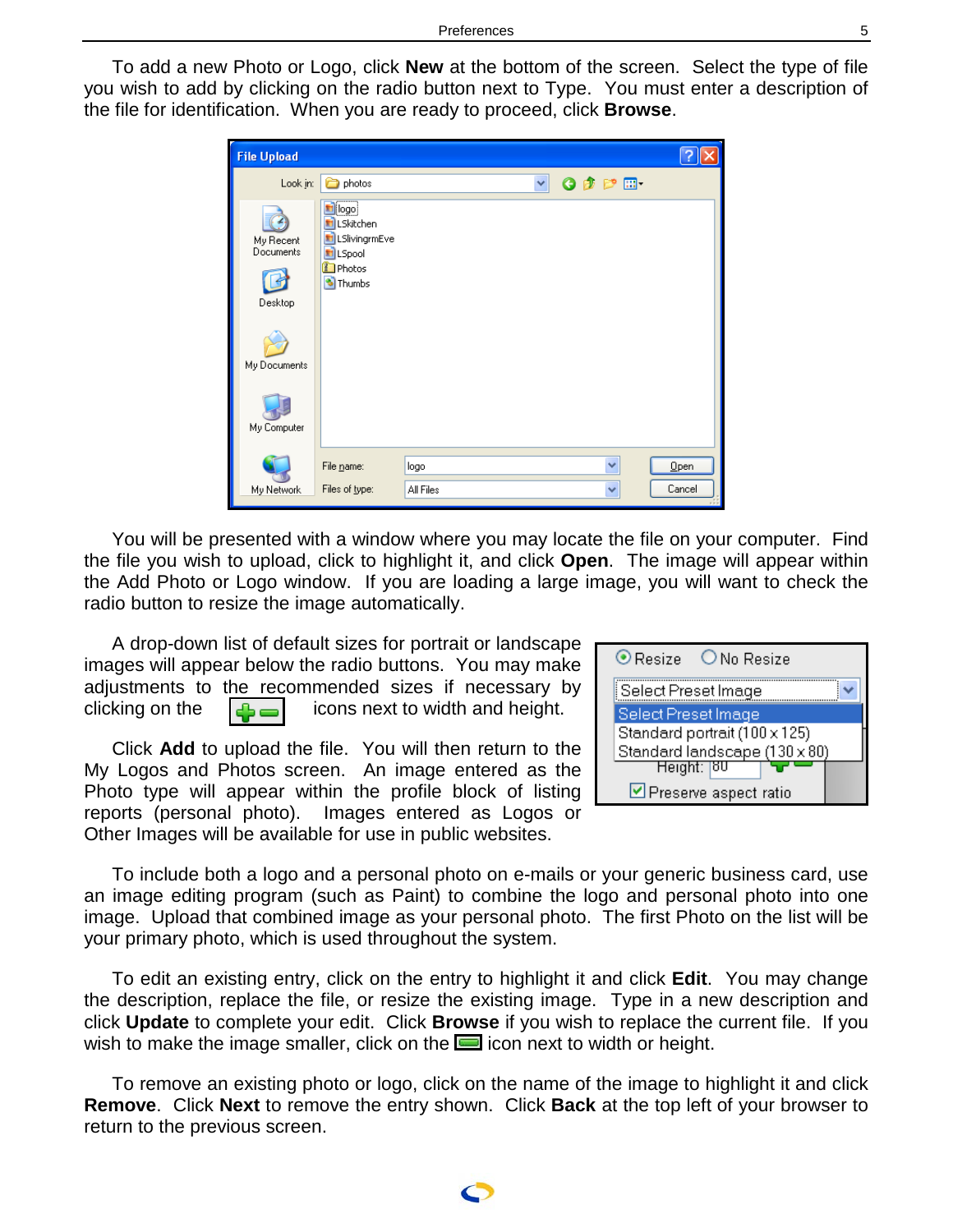### <span id="page-5-0"></span>**My Documents**

You may add or edit documents to be used in presentations for prospects within the system. Click **New** and type in a description for a new document, and then select the type of document. You may upload any PDF document or create Text/HTML documents using the built-in light word processor. For example, you might like to add a personal or firm résumé, a marketing calendar, or other documents for use in listing presentations.



#### **My Phone Numbers**



flexmls Web allows for the input of multiple phone numbers (fax, business, pager). However, a primary number must be selected. To enter in a new phone number, click **New**. Choose the type of phone number from the drop-down menu. Enter a description for the number. Enter the phone number and decide whether to designate it as your primary number, then click **Next** to save. Adding additional phone numbers is done in the same manner. To edit an existing number, choose it from the list and click on **Edit**.

### **My Web Addresses**

Any web addresses you would like to see within your contact information are entered under My Web Addresses. These addresses could include your agency's web page, your personal web page, or any other web site that you would like to include with your contact information.

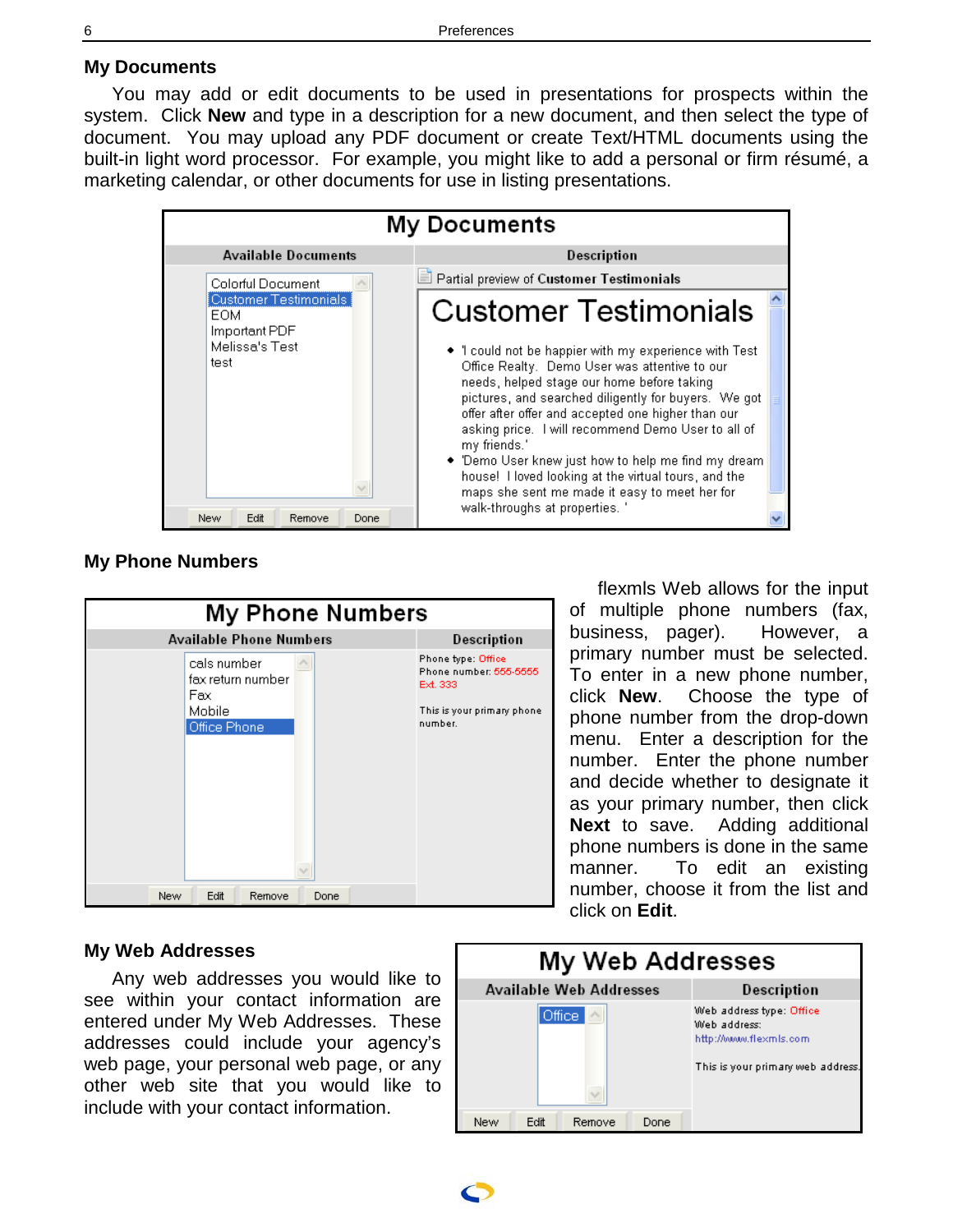<span id="page-6-0"></span>Click **New** to enter a new web address. To edit an existing address from this screen, choose the web address that you wish to edit and click **Edit**. Choose the web address type from the drop-down menu. Give it a description and then type in the URL. (i.e., www.examplerealestatecompany.com) Choose whether this web address will be your primary address and click **Next** to save the web address.

#### **Change My Password**

One of the things that you should do once you are logged in to the system for the first time is to change the password you were assigned. Only you should know your password. To change your password, click on the **Change My Password** icon. Type in the old password and then enter a new password. The only requirement for the new password is that it must be between four and eight characters. You will need to type the new password twice to verify the entry. Click **Next** to save the changes.

| <b>Change Your Password</b> |  |                                                                      |
|-----------------------------|--|----------------------------------------------------------------------|
| Current password:           |  |                                                                      |
| New password:               |  |                                                                      |
| Retype new password:        |  |                                                                      |
| Next >>                     |  |                                                                      |
|                             |  | Password must be between 4 and 8 characters.                         |
| k.<br>your password reset.  |  | Tip: If you forget your password,<br>contact your MLS office to have |

#### **GENERAL PREFERENCES**

To set preferences for how you would like your screens to appear in flexmls Web, click the **General Preferences** link under Preferences on the menu.

#### **Preferences:**

- **Font size** Set your default font size for the search results page here. Changes to the font size made from the Search Results page will also change this preference. This setting also controls the font size on the print page when printing the List tab.
- **Public/Private Version** Choose whether you would like the Public or Private version of full listing reports to display by default on the Search Results page.

| <b>General Preferences</b>                                                      |  |  |  |  |
|---------------------------------------------------------------------------------|--|--|--|--|
| <b>Settings Affecting Search Results</b>                                        |  |  |  |  |
| Default font size: $ 9pt  \vee$                                                 |  |  |  |  |
| <b>Public version</b> is default for full listing reports from Search Results * |  |  |  |  |
| ⊙ Private version is default for full listing reports from Search Results *     |  |  |  |  |
| Choose a default listing report: Full Report                                    |  |  |  |  |
| Choose a default business card: Generic Card v<br>大                             |  |  |  |  |
| Automatically choose which tab to select                                        |  |  |  |  |
| <b>Quick search</b> is my default tab when editing a search                     |  |  |  |  |
| Map Search is my default tab when editing a search                              |  |  |  |  |
| <b>Full Search</b> is my default tab when editing a search                      |  |  |  |  |
| Expand all fields for Quick Searches                                            |  |  |  |  |
| flexmis E-Mail and Print: Please choose a default configuration. *              |  |  |  |  |
| $\supset$ <b>Public version</b> is default for listing reports                  |  |  |  |  |
| <b>Private version</b> is default for listing reports                           |  |  |  |  |

- **Default Listing Report** Select which listing report you would like to use as your default when viewing reports on the Search Results page.
- **Default Business Card** Select which business card you would like to display on emailed reports.
- **Default Edit Search Behavior** By default, when clicking on the Edit Search tab, flexmls Web will return you to the tab that corresponds with how the search was initially run (the setting "Automatically choose which tab to select" is on by default). If you prefer, you can choose to make the Quick, Map, or Full Search your personal default when editing a search.
- **Edit Search Tab** select whether you would like the page to automatically choose which tab to select when you navigate to the Edit Search tab, or select the Quick Search, Map Search, or Full Search as your default search editing tab.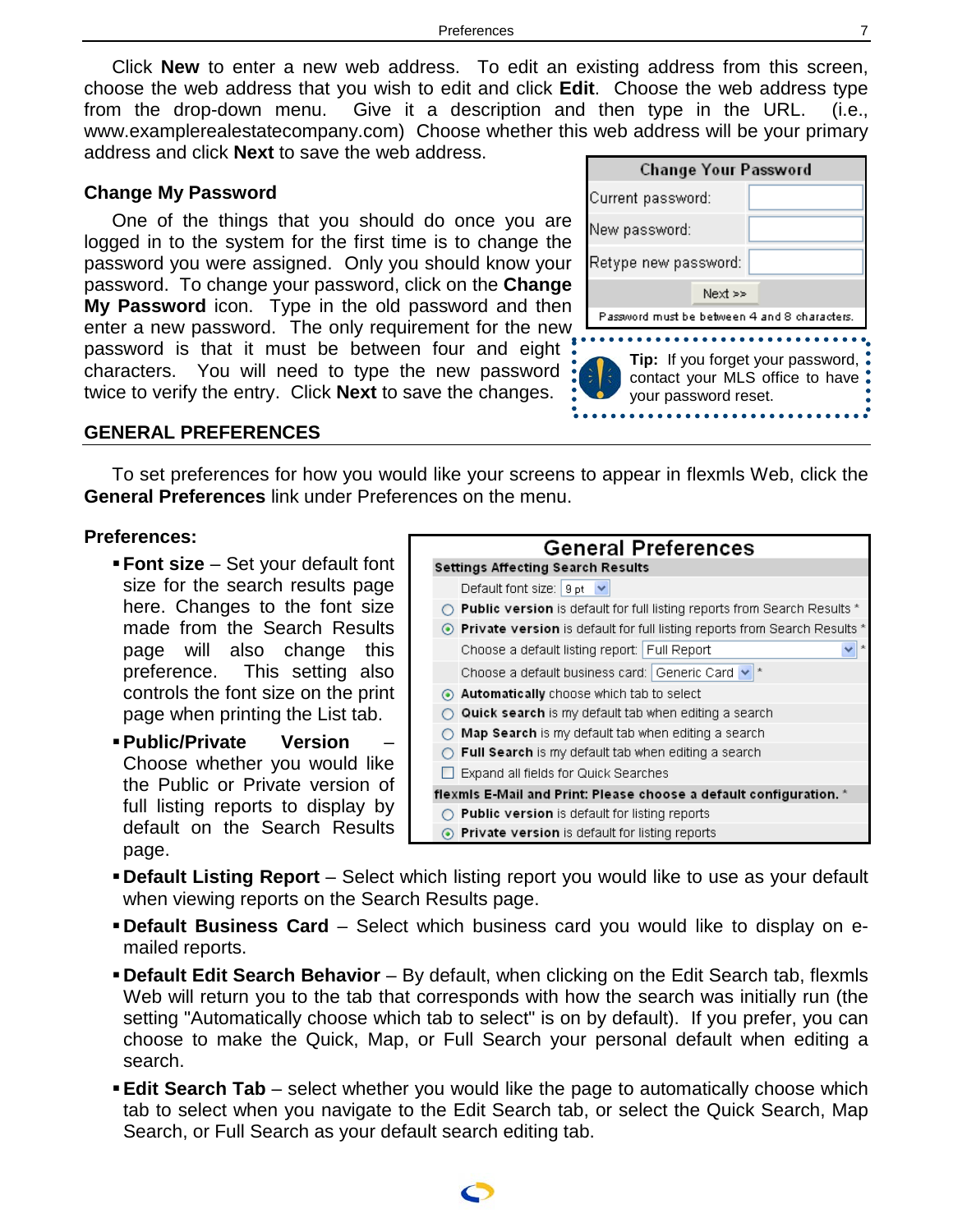- **Enable Location Searching**  the location search box allows users to type in a city, streetname, or other location information to search for listings. This checkbox controls whether this search box is available on IDX links and portals, for users who subscribe to flexmls IDX.
- **Expand all Fields for Quick Searches** by default, flexmls Web opens Quick Searches with the search fields collapsed for easy scanning and reading - mark this preference if you would like the search fields to be open when beginning a Quick Search.
- **flexmls E-Mail and Print** Choose whether you would like to default to the Public or Private version when printing and e-mailing listing reports (your MLS preference determines whether you are able to e-mail Private Listing Reports).
- **MLS E-Mail** Choose whether you would like the Public or Private version to be the default for MLS E-Mail links.
- **E-Mail Type** Choose whether you would like your e-mails to be in HTML format or Text format by default. HTML formatted e-mails offer rich formatting options, but some recipients' e-mail accounts restrict HTML e-mails.
- **Default E-Mail Attachments** This preference allows you to select which attachments (Virtual Tour, Documents, etc.) you would like to include when sending automatic e-mails.
- **E-Mail Daily Hot Sheet** Select whether you would like a daily e-mail link to the Hot Sheet, and if so, select the 24-Hour Hot Sheet or Custom Hot Sheet. The link will open a flexmls Web page with the current hot sheet (not a static copy).
- **Auto E-Mail Defaults** Select a business card, card orientation, and accent background color to set as the default settings for your automatic e-mail events.
- **Notification E-Mail** This setting controls the listing notification e-mails that you may choose to receive when an e-mail recipient clicks on a listing link for the first time. Choose whether you would like to receive your notification e-mail in HTML or Text format.
- **Listings to Expire/Sold Listings Range** Customize the timeframe for the Listings to Expire and Sold Listings links on your dashboard, when you use the flexmls dashboard.
- **Filexmls Web Menu** Select the default orientation for your menu. The default flexmls Web menu runs horizontally across the top of the screen. Click to select a vertical flexmls Web menu at the left edge of the screen.
- **My Listings** Choose which listing statuses you would like to include when displaying the My Listings page, and the Office and Company Listings pages.
- **Off-Market Listings** Set the number of days you would like Off-Market listings to appear on the My Listings screen.
- **Expiring Listing Notification** You may set a notification to alert you when a listing under your control is about to expire. Select the number of days' notice you would like before a listing expires.
- **E-Mail Notifications of Messages**  You may select whether you would like e-mail notification for messages sent from within the system, and specify whether you would like those notifications for messages sent directly to you, and/or for MLS broadcast messages.
- **Document Fax-In Settings** If your MLS uses Document Fax-In, select your preferred error notification method by selecting the appropriate radio button.
- **Bulk E-Mail Options** –If your MLS offers bulk e-mail as an option, you may choose to opt out of it using this preference.
- **Wireless Settings** Choose the number of listings you would like to display at once when using the flexmls wireless page.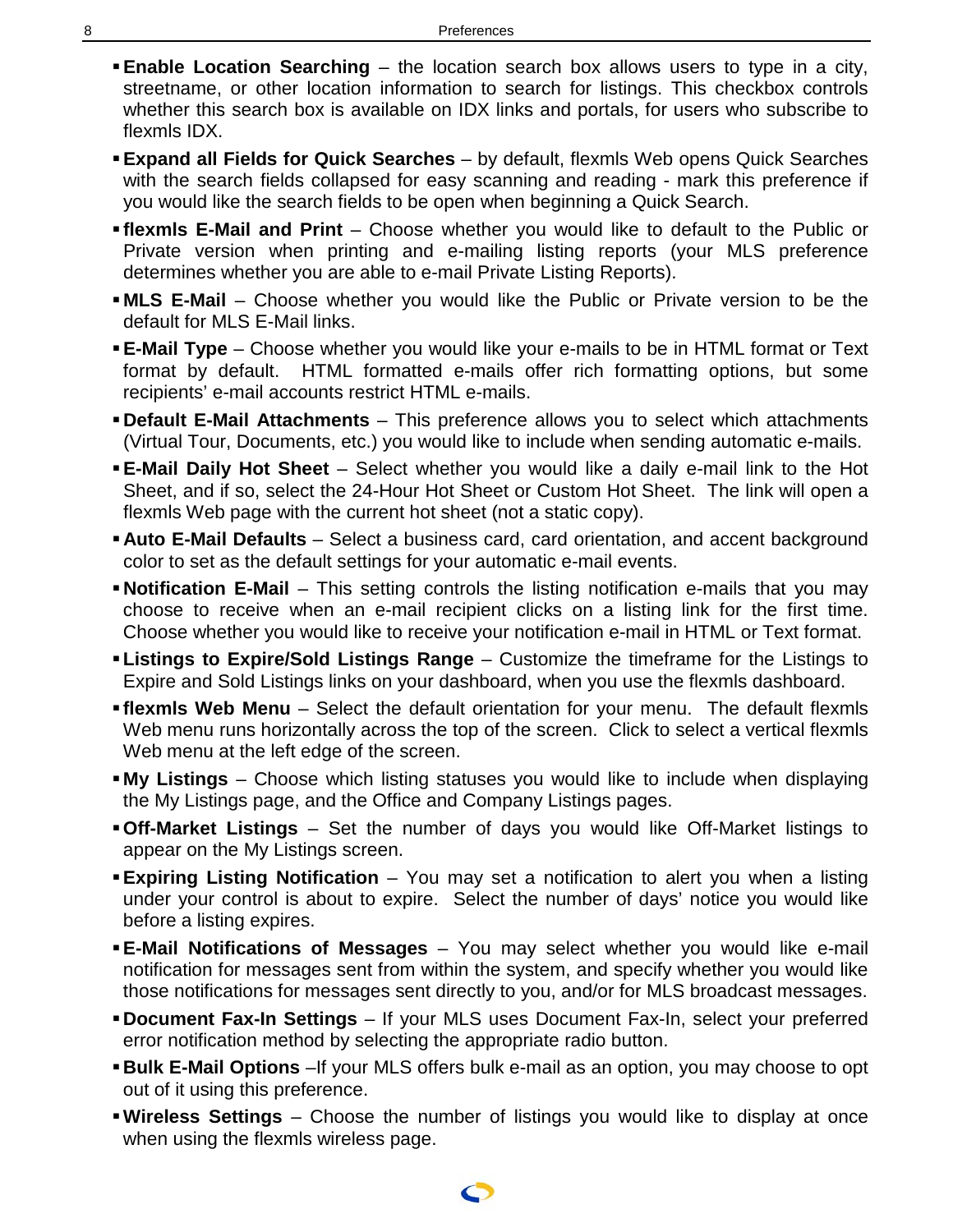### <span id="page-8-0"></span>**MY VIEWS**

A View is a set of columns used to look at information on the Search Results Screen. Every column that appears in the search results may be individually selected so you may look at just the information fields that are useful to you. For example, when looking at Closed listings, you may want to see columns for Sold Date, Sold Price, Days on Market, and Selling Agent. When looking at Active Listings, columns like List Price, Bedrooms, and Bathrooms, are more relevant.

To create a view, click on **My Views** under Preferences on your menu. On the My Views screen, click **New** to enter a new View. (If you would like to edit an existing view, choose from the list of available views and click on the **Edit** button.)

| $\blacktriangleright$ Preferences                    |  |
|------------------------------------------------------|--|
| My Profile<br>My Views                               |  |
| My Saved S<br>Edit search result views<br>My Reports |  |

The Create View screen is divided into three tabs – General, Fields, and Sort.

#### **General**

| <b>Create View</b>       | Save<br>Cancel                                                                                               |
|--------------------------|--------------------------------------------------------------------------------------------------------------|
| General<br><b>Fields</b> | Sort                                                                                                         |
| Description:             |                                                                                                              |
| Report<br>Description:   |                                                                                                              |
| Show Photo:              | $O$ Yes $O$ No                                                                                               |
| Inheritable:             | OYes ONo                                                                                                     |
| Default for<br>Type(s):  | □ Multiple Property Types □ Residential □ Condo/Co-Op □ Townhouse/Villa<br>□Land/Acreage □Commercial □Rental |

The General tab contains general information about the View. Begin by entering a description for the View. The Description will serve as the name of the View, so choose a name that will make the View easy to identify in a list. Next, enter a Report Description for the View. The report description prints out when using the Printer Friendly/Print Page function. Choose whether you would like to have a thumbnail photo appear for the listing by selecting Yes or No using the radio buttons.

You may choose if you would like to make the View inheritable. By making a View inheritable, you are allowing all logins below your access-level to use the View. For example, the Agency login may set up Views that are inheritable so that all of the agents in the office may also use these Views. Choose if you would like the View to be the default for property types by clicking the box next to the option you would like. You may choose any or all of these options.

#### **Fields**

On the Fields tab, define which columns of information are present on your View. Choose the columns that you would like to see in the View by clicking on the **Add Field** text box. You may scroll to view available fields or begin typing to narrow the list. Click to select the field, and repeat the process as necessary until all fields are present.

| <b>Create View</b>        |  |  |  |  |  |
|---------------------------|--|--|--|--|--|
| General    Fields    Sort |  |  |  |  |  |
| Add Field                 |  |  |  |  |  |
|                           |  |  |  |  |  |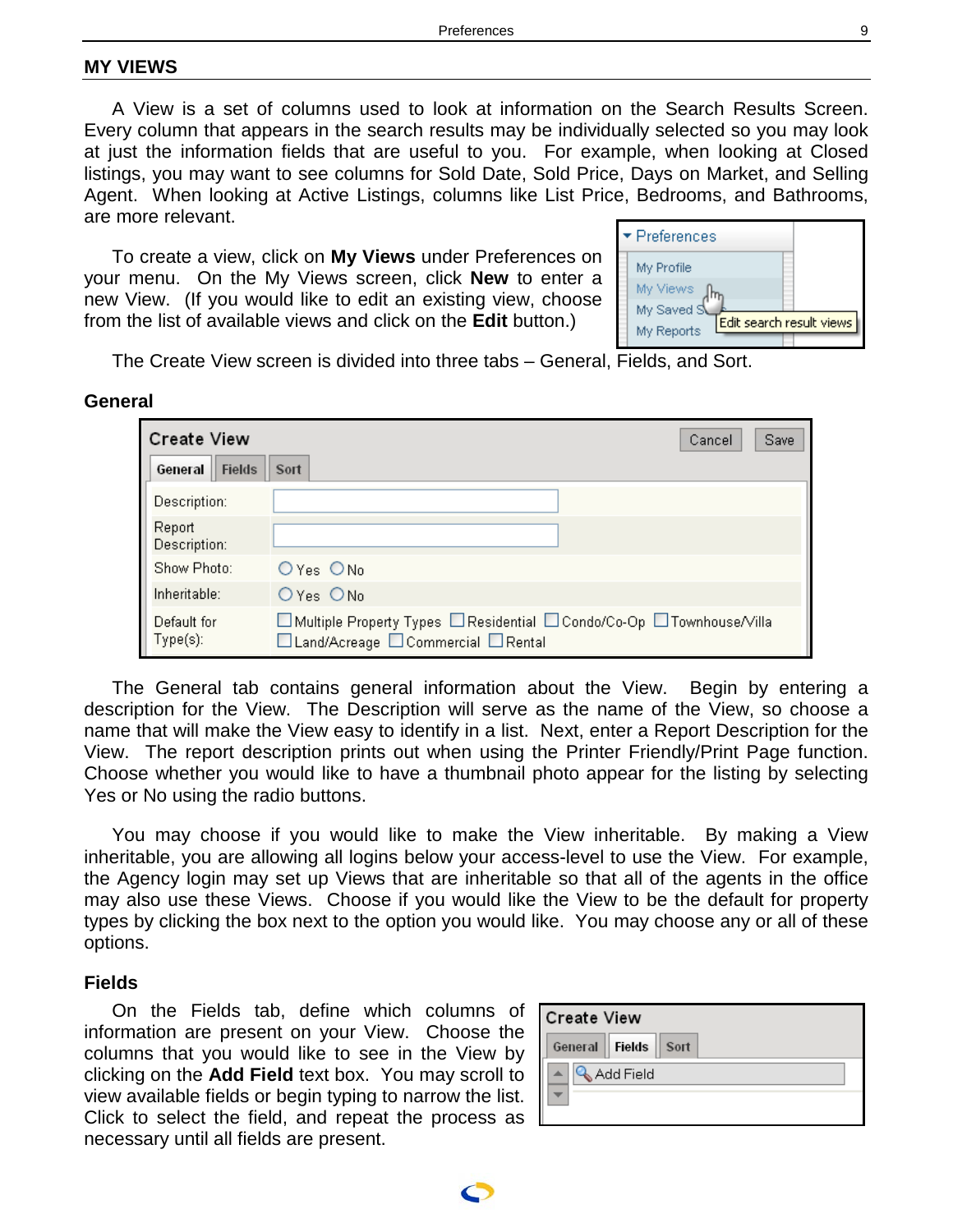<span id="page-9-0"></span>You may reorder your selected fields by clicking on the field name and using the arrow buttons. You may also edit the name of the column to conserve space – for example, "Days On Market" could be abbreviated to "DOM." To edit a field name, click on it to select it. A text box will open

| <b>Create View</b> |                                   |  |  |  |  |  |
|--------------------|-----------------------------------|--|--|--|--|--|
|                    | <b>Fields</b><br>General<br>Sort  |  |  |  |  |  |
|                    | Add Field                         |  |  |  |  |  |
|                    | # of Bedrooms (# of Bedrooms)     |  |  |  |  |  |
|                    | List Date (List Date)             |  |  |  |  |  |
|                    | Legal <i>(Legal)</i>              |  |  |  |  |  |
|                    | $#$ of Baths<br>Done (# of Baths) |  |  |  |  |  |
|                    |                                   |  |  |  |  |  |

where you can edit the field name that will display. Click **Done** to save the new name for the field. The full field name will appear in parentheses for your reference.

| <b>Create View</b>               |  |
|----------------------------------|--|
| General<br><b>Fields</b><br>Sort |  |
|                                  |  |
| # Floors                         |  |
| # Units in Complex               |  |
| $#$ of Baths                     |  |
| # of Bedrooms                    |  |
| \$ Acres, Staff Bath             |  |
| \$ Front Ft                      |  |
| \$ SqFt, Staff Bedrooms          |  |
|                                  |  |

⊙ Ascending O Descending

Save

Cancel | Save

⋙

○ Ascending ● Descending

 $\odot$  Ascending  $\bigcirc$  Descending  $\boxtimes$ 

 $\bigcirc$  Ascending  $\bigcirc$  Descending  $\mathbb{\mathbb{X}}$ 

 $\bigcirc$  Ascending  $\bigcirc$  Descending  $\mathbb{\mathbb{X}}$ 

○ Ascending ● Descending

### **Sort**

If you choose, you may customize how the information in your View is sorted. By default, the information will sort according to the fields you have chosen, in order. If you would like to sort in a different order or by fields that are not present in View, click the radio button marked Custom. Add fields by clicking **Add Field** and selecting the fields you would like to sort. For

# of Bedrooms

 $\Box$  Inheritable

# List Price

# School District

# Total Bathrooms

**\* Total Bedrooms** 

# Garage Stls

Selected Fields Clear List

1. Click available fields to add to this list

2. Drag and Drop to change the sort order

each field, you may choose if you would like to sort in Ascending or Descending order.

When you are satisfied with your selections, click **Save** to save your View.

**Create Saved Sort** 

Available Fields for

Agent Days On Market

Sort Name:

Residential

**Address** 

Address #

Begin Date

**Buyer Agent** Cancel Date City

Book Message 2

Bonus

Q

### **MY SAVED SORTS**

A saved sort is a set of fields used to sort information on the search results screen. By creating saved sorts, you can customize the order of listings, regardless of whether those fields are present in the view you are using.

Click on an item from the Available Fields column to add it to your sort. The Selected

×

Fields column will update to include your selection. In the Selected column, drag items in the selected list to change the order in which the sort will be applied, use the radio buttons to select whether that field should use ascending or descending order for the sort, or use the red x to remove the field from the sort.

When you are

satisfied with your selections, enter a name for your saved sort and click **Save**. Use the box marked Inheritable to make the saved sort available to logins under your control (applicable to MLS-level, Company, Office, or Broker-level logins).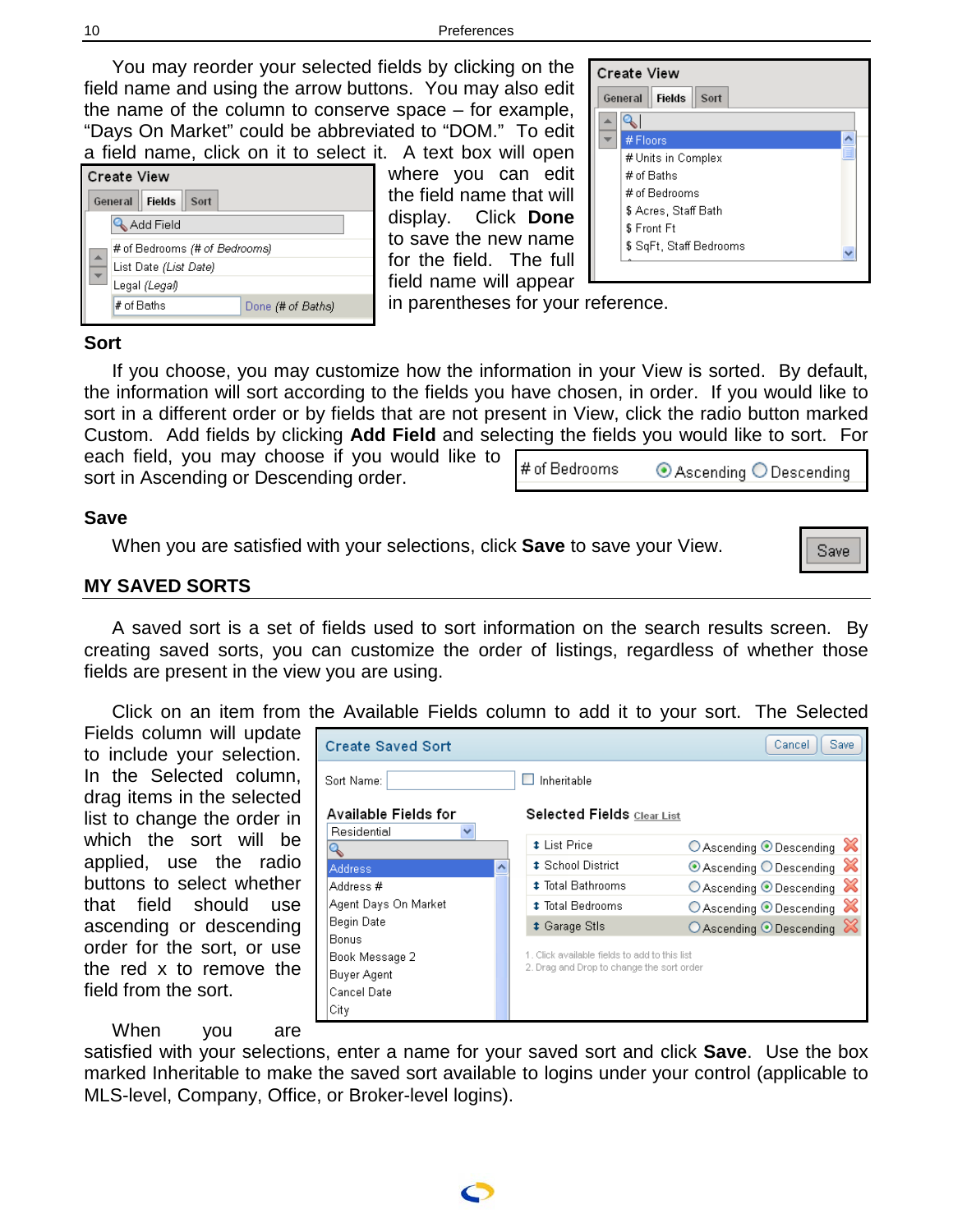### <span id="page-10-0"></span>**MY MAP OVERLAYS**

A map overlay is a collection of saved shapes. Using this function, you can create multiple overlays containing relevant shapes for your market. For example, you may choose to save a set of shapes defining golf course neighborhoods or school districts. These shapes are then available to you when performing searches or when using the statistical gadgets of the dashboard, or you may give the shape to other members of your office.



#### **Creating a Map Overlay**

To create a map overlay, click on **My Map Overlays** under Preferences on your menu. The first time you enter the page, a welcome screen will explain the process for creating a Map Overlay. Click on **Let's Begin** to continue.

on the shape

The My Map Overlays page will display a map of your area. Use the zoom and pan tools to get the map to the position you prefer, then use the polygon tool to define shapes. To use the polygon tool, click on the tool to select it, click once on the map to define the first corner of the polygon, then continue clicking (without holding down the mouse button) to define as many other points as you wish; doubleclick to finish the polygon. Once the shape is complete, click

| <b>Save Overlay</b> |                         |        |      |
|---------------------|-------------------------|--------|------|
| ⊙ New ○ Existing    |                         |        |      |
| Name:               | Golf Course Communities |        |      |
|                     |                         | Cancel | Save |



and click **Edit** to give the shape a name and set a color for the shape. It is important to name each polygon within your overlay, so that when you are using the shapes on a search or statistical gadget, it is clear to you which shape you are selecting. Repeat the process as you draw additional shapes on the overlay. When you are done creating shapes, click **Save** at the upper right corner of the page. Give the overlay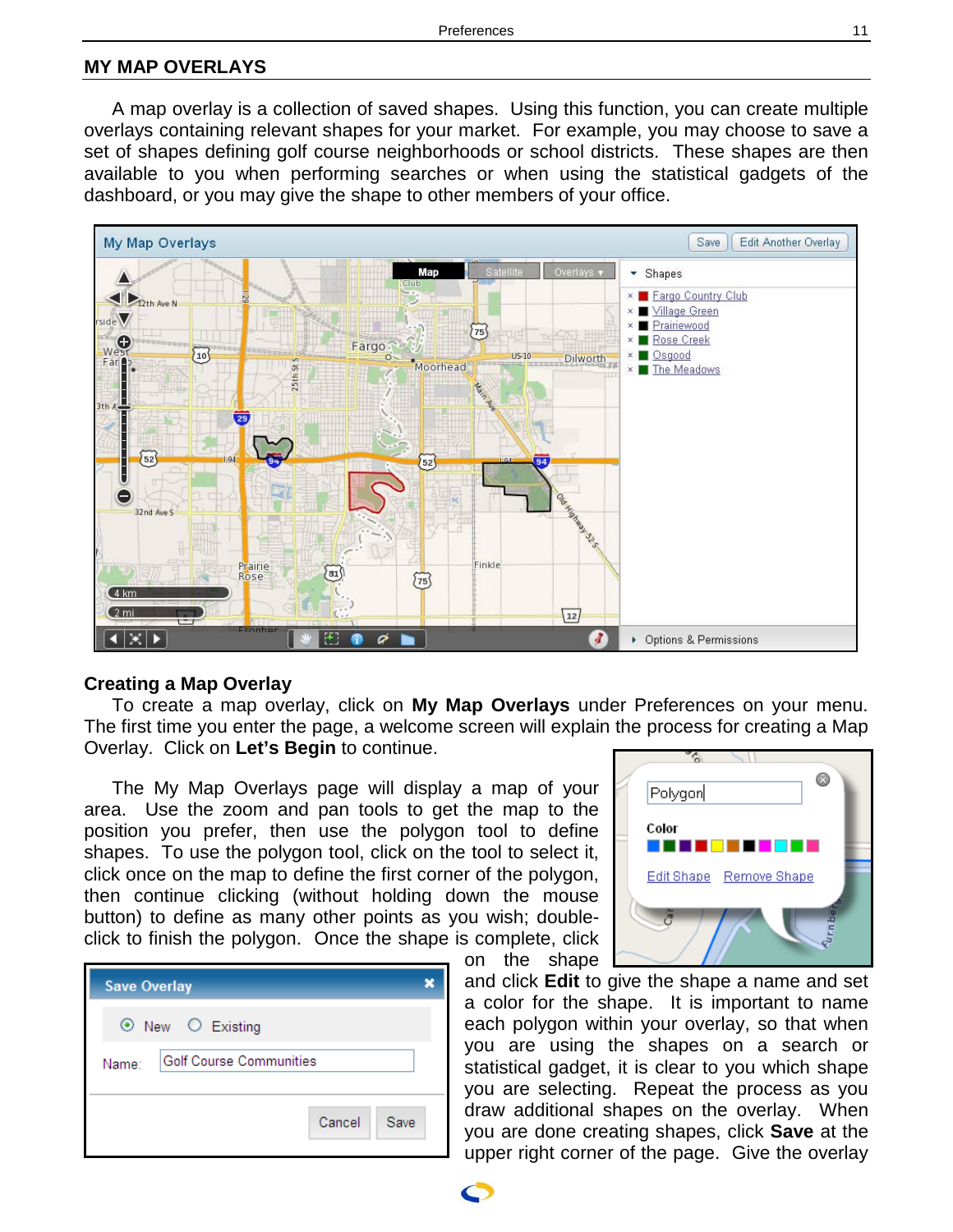a name then click **Save**. If you are editing an existing overlay, you'll be given the option to

save the overlay with a new name by selecting the **New** radio button.

You may also save a polygon from Search Results page as a Map Overlay. When you have drawn a polygon on the map, click **Save**, then choose **Save Polygons as My Map Overlay**.

|                 | Save             |                                 | $\mathbb{R}$ E-Mail $\mathbb{H}$ Print | $R_{CMA}$         |            | <b>图</b> Export |  |  |
|-----------------|------------------|---------------------------------|----------------------------------------|-------------------|------------|-----------------|--|--|
|                 | <b>Save Menu</b> |                                 |                                        |                   |            |                 |  |  |
| ie:             | Save Search      |                                 |                                        |                   | <u>lap</u> | Compare         |  |  |
|                 |                  | Save Quick Search Template      |                                        | Map Search-<br>bh |            |                 |  |  |
| Create IDX Link |                  |                                 |                                        |                   |            |                 |  |  |
|                 |                  | Save Polygons as My Map Overlay |                                        |                   |            | e atellite      |  |  |
|                 |                  |                                 | fferson.<br>Park                       |                   |            |                 |  |  |

|         | ⊙ New Overlay ○ Add to Existing Overlay |  |  |  |
|---------|-----------------------------------------|--|--|--|
| Name:   | <b>School Districts</b>                 |  |  |  |
| Public: | Access this overlay on IDX & Portals    |  |  |  |
|         | Polygons: V Kennedy School District     |  |  |  |
|         |                                         |  |  |  |
|         | Jefferson<br>$ v $ I ewis and Clark     |  |  |  |

You'll be given the option to save the polygon(s) as a new overlay, or to add them to an existing overlay. All of the polygons currently on the map will be displayed, so you can save any or all of the polygons to an overlay. When saving a new overlay, you'll

have the option to denote whether that overlay



should be available on public-facing sites - IDX and Portals.

You may also save the shape as an overlay by clicking on the shape, and after clicking **Edit**, clicking **Save to Map Overlay**.

### **Using a Map Overlay**

When using a Quick Search or Map search, near the top of the search criteria panel a text box will display. According to your MLS Settings, you'll be able to access Map Overlays or Map Overlays and the Location Search here. Type in the text box, or click **Browse** to view a list of available options.

Double-click on a shape name in the list to add it to your search. While the list is open, you may select as many items as you wish – hold the control key on your keyboard down as you click to select multiple items, or click on one item, hold down the shift key on your keyboard, then click on





another item to select all of the items between those two. When multiple items are selected, hit **Enter** on your keyboard to move the full selected list to your search.

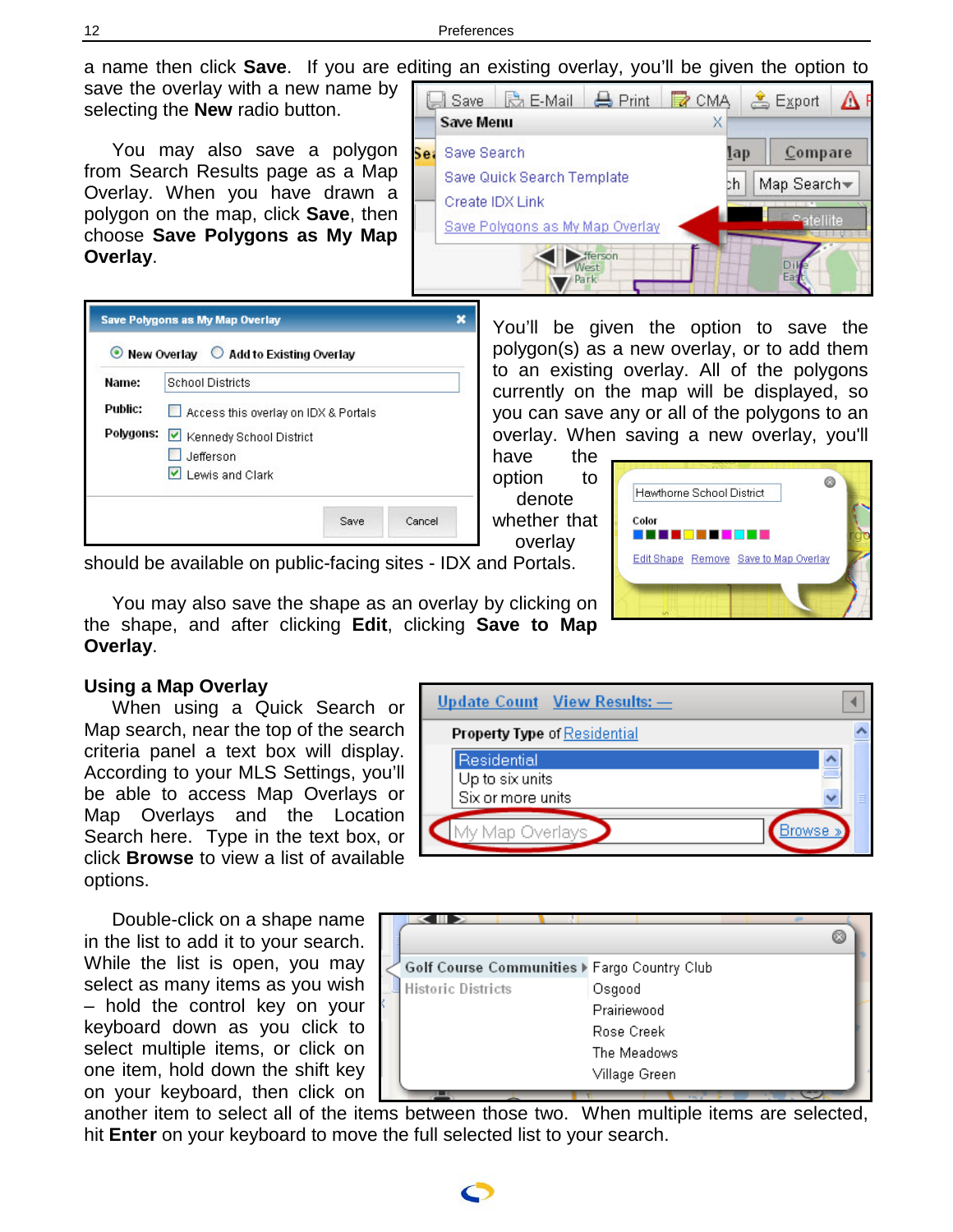

If you prefer to browse through the overlay shapes visually, use the Overlays drop-down on the map, and choose an overlay from the list. From here, you may click on any of the shapes on the map, and in the information bubble, click **Add to Search**



### **Map Overlays in Saved Searches**

When you save a search including a shape from a map overlay, any changes you make to the overlay will be reflected on the saved searches that use it. In this way, you can make an update once, and all searches that use that overlay will be updated immediately.

You also have the option of making a change to the shape for one specific search. For example, if you have a client who would like to live in an outlined neighborhood, but only in one

section, you can click on the shape and edit the boundary. As soon as you make any change on the search results page to the color, boundaries, or name of the shape, the shape is saved separately, only for the current search. This is indicated in your list of criteria, where rather than appearing

| My Map Overlays                                           | Browse »           |
|-----------------------------------------------------------|--------------------|
| Golf Course Communities<br>within<br>× Eargo Country Club | Shape from Overlay |
| Shape<br>within<br>× Prairiewood<br>Bolited Shape         |                    |

beneath the named overlay, the shape is now listed under the general heading "Shape."

### **Map Overlays in Statistical Gadgets**

You may also use your overlays on the statistical gadgets of the dashboard. For example, on the Absorption Rate gadget, click settings, then type in the Location box to locate the overlay shape or shapes you'd like to use. Double-click on the shape, or while one or more

| flexmls                              |                                                                                                                           |        |                   |                         |         |                                                               |                               | m.                                          | Forums | Help  |
|--------------------------------------|---------------------------------------------------------------------------------------------------------------------------|--------|-------------------|-------------------------|---------|---------------------------------------------------------------|-------------------------------|---------------------------------------------|--------|-------|
| Dashboard New!                       | Add/Change                                                                                                                | Search | Daily Functions   | Contacts                | Showing | Forms                                                         | <b>Statistics</b>             | Preferences                                 | Other  | Admin |
| Market Stats<br>$\blacktriangledown$ |                                                                                                                           |        |                   |                         |         |                                                               |                               |                                             |        | Cu    |
| Absorption Rate for Fargo            |                                                                                                                           |        |                   | $\overline{\mathbf{v}}$ |         |                                                               | Inventory for bemidji, Fulton |                                             |        |       |
| <b>Settings</b>                      |                                                                                                                           |        | Save              |                         |         |                                                               |                               |                                             |        | 0     |
|                                      | Local                                                                                                                     |        |                   |                         |         |                                                               | Top Hit Albany (city)         |                                             |        |       |
|                                      | <b>Property Types</b> Residential<br>Ą<br>Up to six units<br>Six or more units<br><b>Building Lots</b><br>v<br>Commercial |        | <b>MLS Fields</b> |                         | City    | double click or hit Enter to add to search<br>Albany<br>Amory |                               |                                             |        |       |
|                                      |                                                                                                                           |        |                   | My Map Overlays         |         |                                                               | Baldwyn<br>Kindred            | double click or hit Enter to add to search. |        |       |
|                                      |                                                                                                                           |        |                   | Golf Course Communities |         |                                                               | Fargo Country Club<br>Osgood  |                                             |        |       |
|                                      |                                                                                                                           |        |                   |                         |         |                                                               | Prairiewood<br>Rose Creek     | A <sub>h</sub>                              |        |       |

shapes are selected, hit enter on the keyboard to add the shape to your gadget. Click **Save** to save your settings, and the statistical gadget will now display statistics specific to your designated location.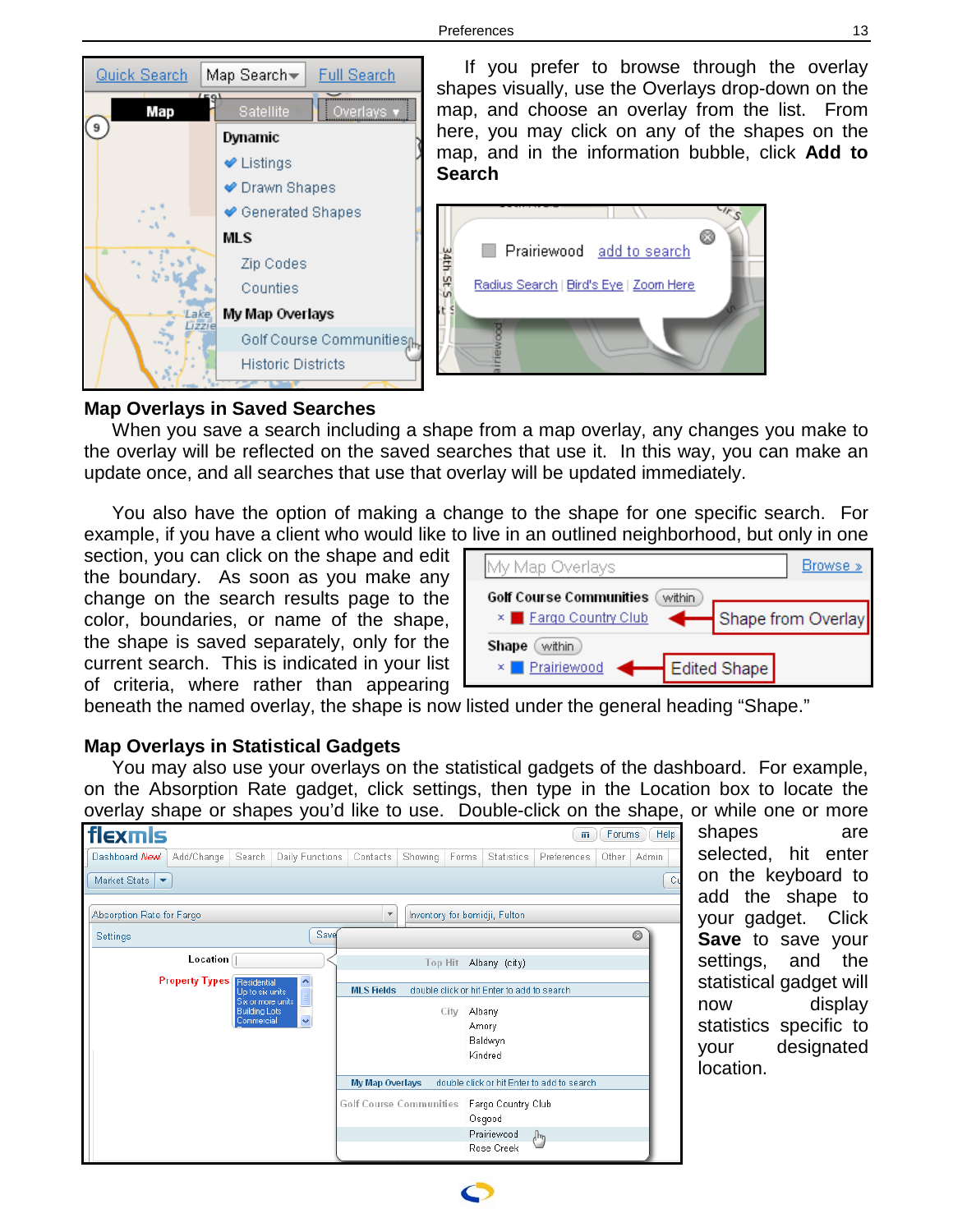### <span id="page-13-0"></span>**MY REPORTS**

See the section on Custom Reports for detailed information on customizing reports.

### **MY QUICK SEARCHES**

The My Quick Searches function allows you to customize your own searches to retrieve listings. A quick search template is a form containing a few fields of information with which to complete a search. This is compared to the Full Search, which allows you to select from every searchable field in the MLS to retrieve listings.

You may customize as many quick search templates as you would like. For example, you may want to set up a template that you use every time you are searching for Vacant Land. This would allow you to search fields such as Status, List Price, Area, Lot Acres or

| New Quick Search Template |                                                                                                                                                                          |  |  |  |  |
|---------------------------|--------------------------------------------------------------------------------------------------------------------------------------------------------------------------|--|--|--|--|
|                           | Quick Search Template Properties                                                                                                                                         |  |  |  |  |
| Quick search<br>name      |                                                                                                                                                                          |  |  |  |  |
| Print Group Name          | O Detail group names print in front of the detail name<br>Detail group names do not print in front of the detail name                                                    |  |  |  |  |
| Property Types            | Residential<br>All Fields Test<br>Commercial<br>Multifamily                                                                                                              |  |  |  |  |
| Default View              | Commercial View<br>Expire<br><b>Hot Sheet View</b><br>My Residential<br>Residential<br>Note that if you remove the selected view, this template will also be<br>removed. |  |  |  |  |
|                           | $Next$ >>                                                                                                                                                                |  |  |  |  |

Lot Size, or Zoning. Once the quick search templates have been customized in the Preferences, they are found under Search on the menu.

To add a new quick search template, click on the **My Quick Searches** link under Preferences on the menu. Click **New** to add a new template. (To edit an existing template, choose it from the list of available templates and click **Edit**.)

Enter a description for the quick search template so that you may easily find the search later. Choose whether you would like to have the name of the Detail Group appear before the names of the Detail Fields in the search template by clicking the radio button next to either option. Choose the property types for the quick search template. To choose more than one, hold your Control Key (CTRL) while clicking.

Choose whether you would like to make the template inheritable by clicking the radio button next to that option. If a quick search template is inheritable, it is available for use by logins below yours. The Agency login can make a template inheritable so that all of the agents in the office will be able to use that template. Choose the View you would like to be associated with this quick search template by selecting it from the list. Each time you use this search template, the information will appear on the Search Results Screen using this View. Click **Next** to continue.

Choose the fields you would like to use in your quick search template by selecting them from the list of Available Fields and clicking **Add**. Each field that will be used in the template will be placed in the right column. You may reorder the fields as you would like them to appear in your template by selecting them and clicking **Move Up** or **Move Down**. Click **Next** to save the quick search template.

**Tip**: It is important to include the Status field in every quick search template. If you do not include the Status field, you will not be able to specify any status when using the template to conduct a search.

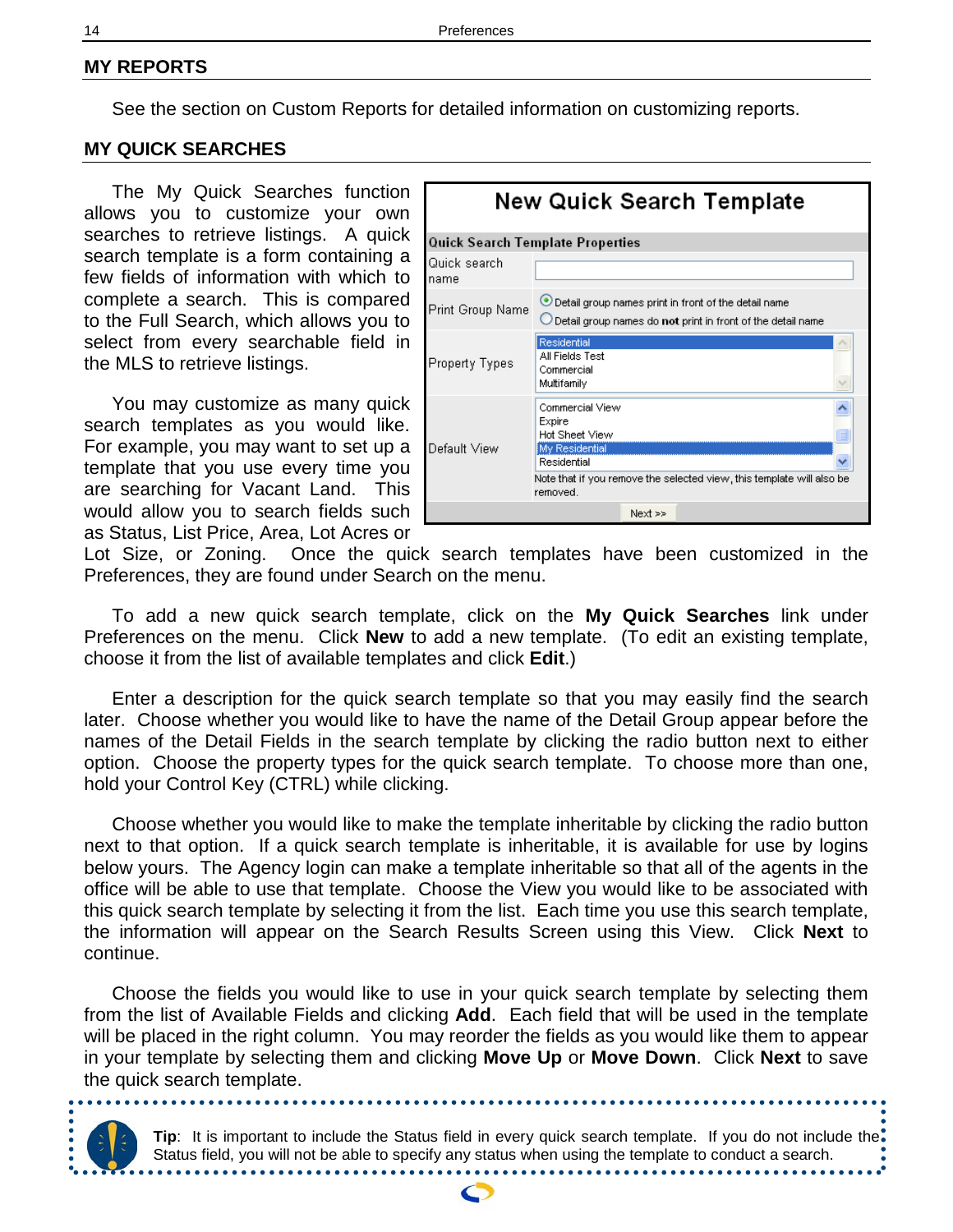#### <span id="page-14-0"></span>**MY EXPORTS**

The My Exports function allows you to specify the fields to export when choosing Export Listings from the Search Results Screen, and selecting the Custom Text Export option. To create an Export Template, click **New** . Begin by naming your export. Select whether you would like Detail group names to show, and which property types for which you would like the export template available for.

 Choose the fields you would like to export by selecting them from the list of Available Fields and clicking **Add**. Each field that will be used in the template will be placed in the right column. You may reorder the fields as you would like them to appear in your export by selecting them and clicking **Move Up** or **Move Down**. Click **Next** to save the Export Template.



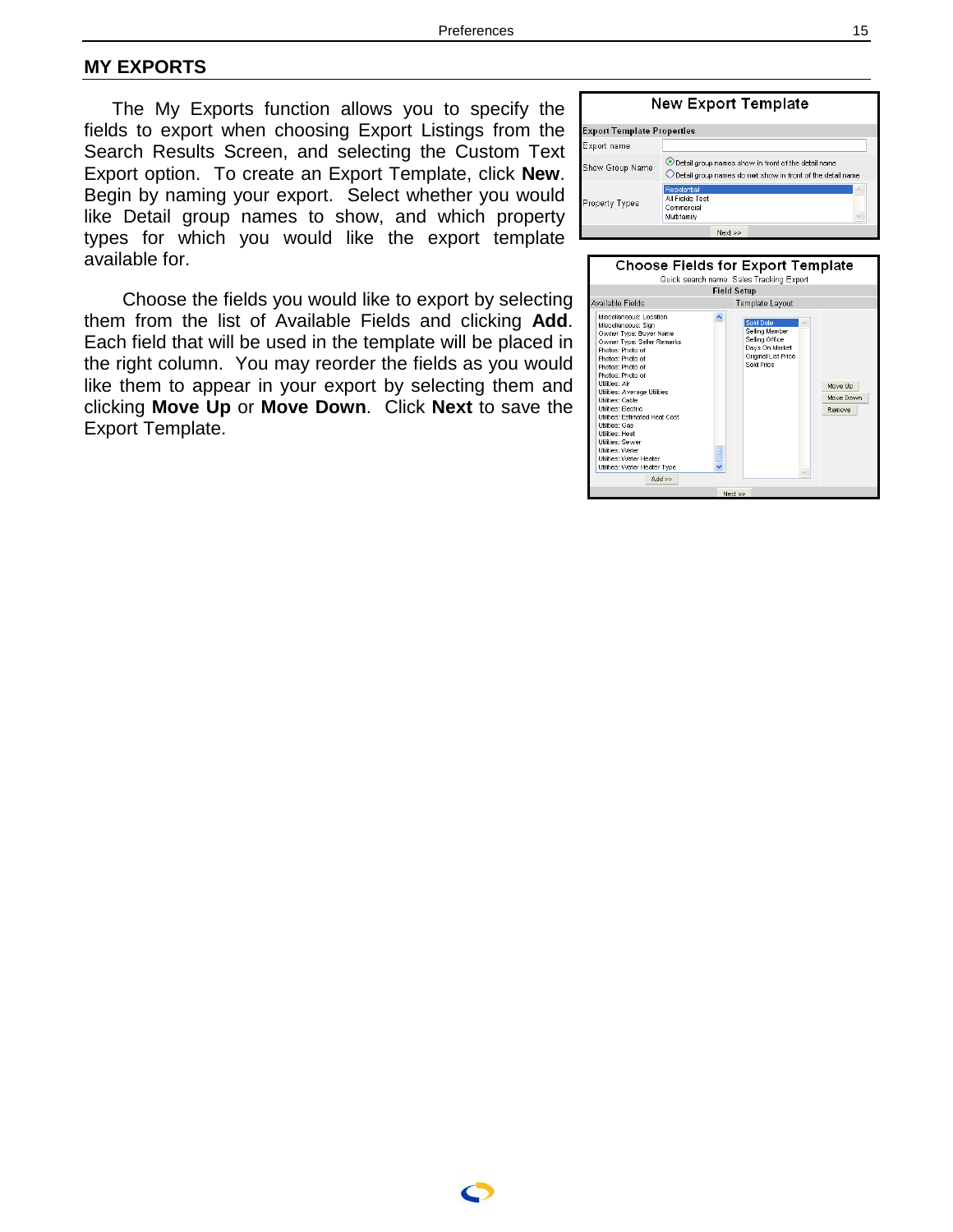# <span id="page-15-0"></span>**PORTAL PREFERENCES**



On the Portal Preferences page, set up the name for your portal, default e-mail greeting, and default portal preferences.

### **Portal Name**

Set up the name for your portal. This name is used by all clients who log into your portal, so choose your name accordingly.

## **Portal Signup**

If you subscribe to flexmls IDX service, you may select which fields are required by users signing up for a portal. By default, a name and e-mail address are required for all portal users. Using the check boxes, indicate if you'd like to require a physical address or phone number for users of your Customer Portal.

# **E-Mail Greeting**

Set up your standard e-mail greeting that will be used for portal e-mails. A default greeting is provided, or you may customize your greeting. You may also customize each greeting individually before it is sent.

# **Portal Preferences**

Set the start position, View, and select which tabs of the search results screen you would like to make visible by default on your client portal. Select which business card you would like to use, and the orientation of the card on the screen (left, right, top, or bottom). If you'd like to customize the background color of your portal, click to bring up the color selector. Click **Save** to save your portal preferences.